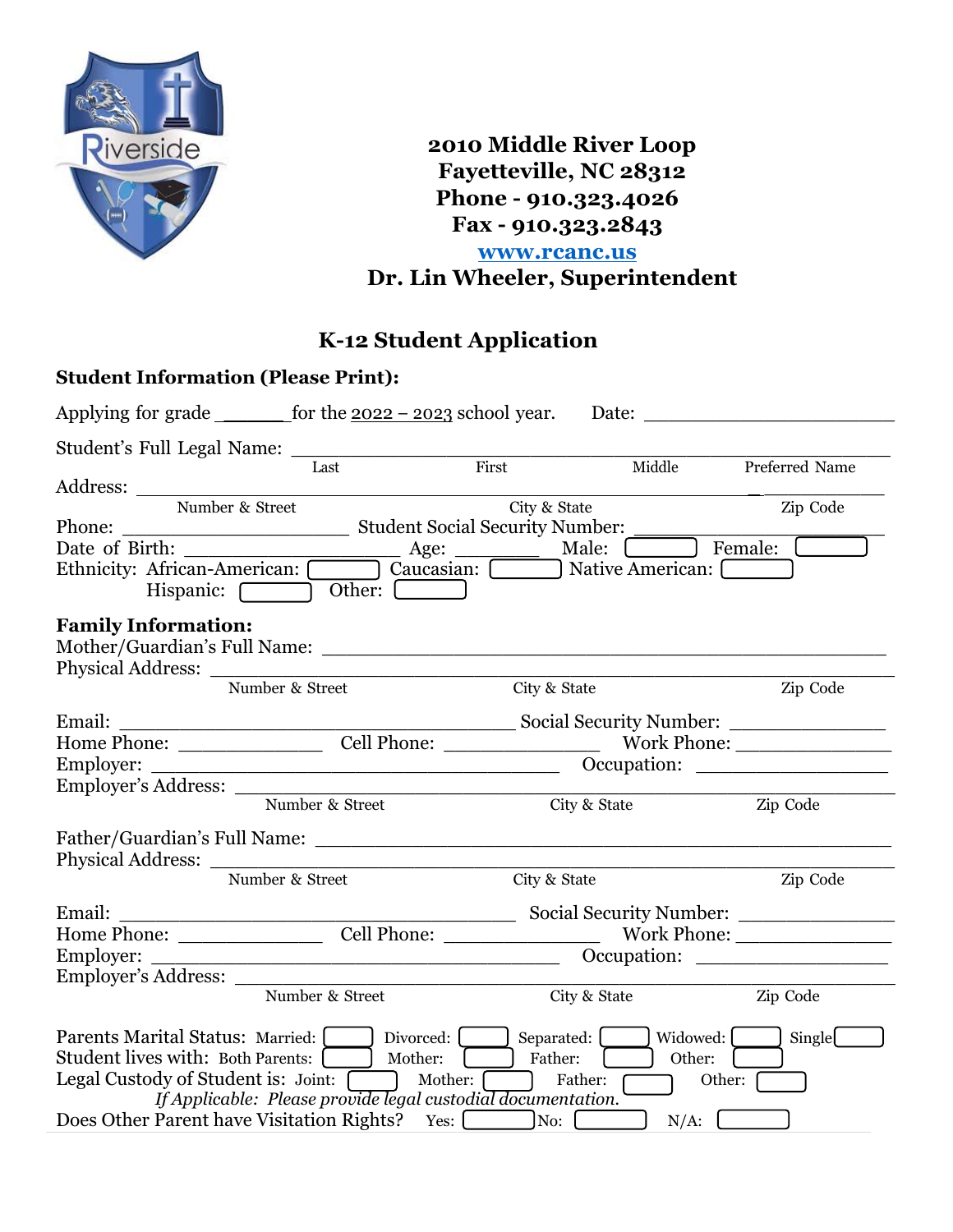#### **Siblings:**

| Name: | Age: | Grade: | School Attending: |
|-------|------|--------|-------------------|
| Name: | Age: | Grade: | School Attending: |
| Name: | Age: | Grade: | School Attending: |
| Name: | Age: | Grade: | School Attending: |

### **Emergency Contact (Other than parents):**

| Name: | Cell Phone: | Relationship to Student: |
|-------|-------------|--------------------------|
| Name: | Cell Phone: | Relationship to Student: |
| Name: | Cell Phone: | Relationship to Student: |

\_\_\_\_\_\_\_\_\_\_\_\_\_\_\_\_\_\_\_\_\_\_\_\_\_\_\_\_\_\_\_\_\_\_\_\_\_\_\_\_\_\_\_\_\_\_\_\_\_\_\_\_\_\_\_\_\_\_\_\_\_\_\_\_\_\_\_\_\_ \_\_\_\_\_\_\_\_\_\_\_\_\_\_\_\_\_\_\_\_\_\_\_\_\_\_\_\_\_\_\_\_\_\_\_\_\_\_\_\_\_\_\_\_\_\_\_\_\_\_\_\_\_\_\_\_\_\_\_\_\_\_\_\_\_\_\_\_\_

#### **Student Allergies:**

Does your child have any allergies to food, medications, latex, etc.? If so, please list below:

| Name of Church attending:<br>Denomination:                                     |        | City:                                          |
|--------------------------------------------------------------------------------|--------|------------------------------------------------|
|                                                                                |        |                                                |
| <b>Educational Information:</b>                                                |        |                                                |
|                                                                                |        |                                                |
|                                                                                |        |                                                |
| Phone #: $\frac{1}{2}$ Fax #: $\frac{1}{2}$ Registrar/Principal: $\frac{1}{2}$ |        |                                                |
| *Has your child ever applied to RCA or attended RCA:                           |        | Yes:<br>No:                                    |
| *Has your child ever been retained? Yes: [                                     |        | If Yes, Grade Level?<br>No:                    |
| *Has your child ever been placed on academic probation?                        |        | Yes:<br>No:                                    |
| *Has your child ever been suspended?                                           | Yes:   | No:                                            |
|                                                                                |        | Yes:<br>No:                                    |
|                                                                                |        |                                                |
| *Has your child ever been asked to withdraw from school?                       |        |                                                |
| *Has your child ever been tested, diagnosed or evaluated for:<br>--Giftedness  |        | No:                                            |
| --Learning disability, reading difficulty:                                     | Yes: [ | Yes: [ ] If Yes, Math, Reading or Both:<br>No: |
| --Attention Deficit Disorder, Hyperactivity: Yes:                              |        | No: $\overline{0}$                             |

By signing this form, I certify that I have read and understand all of the information on this application and the information I have provided is accurate (Requires both parents signature):

| Printed Name | Date |
|--------------|------|
|              |      |

\**Riverside Christian Academy admits students of any race, color, national and ethnic origins and to all of the rights, privileges, programs, and activities generally accorded or made available to students at RCA. RCA does not discriminate on the basis of race, color, national and ethnic origin in administration of its educational policies, admission policies, athletic and/or other school administered programs.*